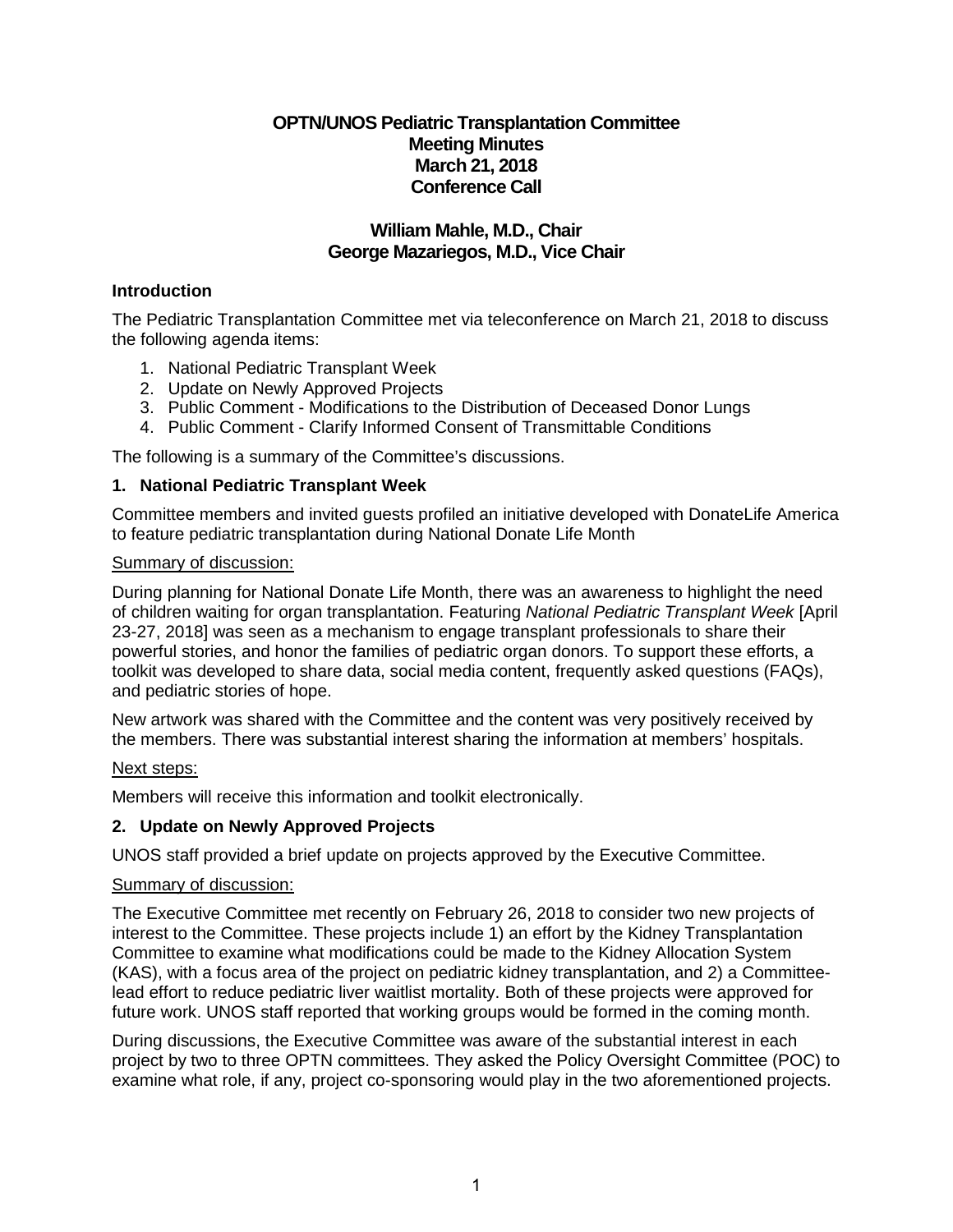# Next steps:

An in-depth update on both projects will follow during the April 19, 2018 in-person meeting in Chicago, IL.

# **3. Public Comment - Modifications to the Distribution of Deceased Donor**

UNOS staff profiled a proposal from the Thoracic Committee that is out for public comment.

### Summary of discussion:

Emergency changes to lung allocation policy were implemented in November by the Executive Committee. These changes came as the result of a "critical comment" by a lung transplant candidate to the Secretary of Health and Human Services (HHS) requesting that the Secretary set aside lung allocation policy that distributed lungs to all candidates in the donation service area (DSA) before distributing lungs to Zone A (which at the time was a 500 nautical mile circle around the donor hospital). As a result of this critical comment and motions filed in federal court, the Secretary directed the OPTN to review current policy to determine whether the use of DSA in lung allocation policy was consistent with the Final Rule, and whether distributing to a 500 nautical mile circle was more consistent with the Final Rule than distributing first to the DSA.

The Executive Committee determined that it is permissible to consider the benefits of distributing organs more geographically proximate to the donor, the DSA is not an appropriate substitute for geographic proximity because DSAs are not consistent in terms of size, shape, and population. The Executive Committee found that DSAs as used in lung allocation policy are not rational or consistent, and result in inequities.

The scope of the proposal includes three focus areas:

- 1. DSA as a unit of distribution in lung allocation policy
- 2. Impact of changes on heart-lung allocation policy
- 3. Impact of changes on sensitized lung transplant candidates

### *DSA as a unit of distribution in lung allocation policy*

Without the time to perform detailed analyses regarding the impact of distributing lungs more broadly, the Executive Committee was hesitant to adopt a policy distributing lungs initially to all candidates within 500 nautical miles of the donor. It reviewed OPTN data that showed that most lungs are transplanted within 250 nautical miles of the donor. On November 24, 2017 the Executive Committee, with HRSA's permission, immediately changed policy to distribute lungs to a 250 nautical mile zone before distributing to a 500 nautical mile zone. Because these changes were adopted on an emergency basis, they will only be in effect for one year (until November 24, 2018) unless the Board takes action to either make the changes permanent, to modify them, or to terminate them. The Thoracic Committee is also required to retrospectively distribute the change for public comment.

After the change, the Thoracic Committee requested thoracic simulation allocation modeling (TSAM) from the SRTR to compare the potential effect of distributing to the DSA first as compared with a 250 nautical mile zone first and compared to a 500 nautical mile zone first. Overall:

- The DSA and 250 nautical mile waitlist mortality rates were similar.
- Transplant rates in the DSA and 250 NM simulations differed slightly or not at all; however, in the 500 NM simulation average rate declined.
- One-year post-transplant mortality rates are not impacted dramatically by any of the modeled distances.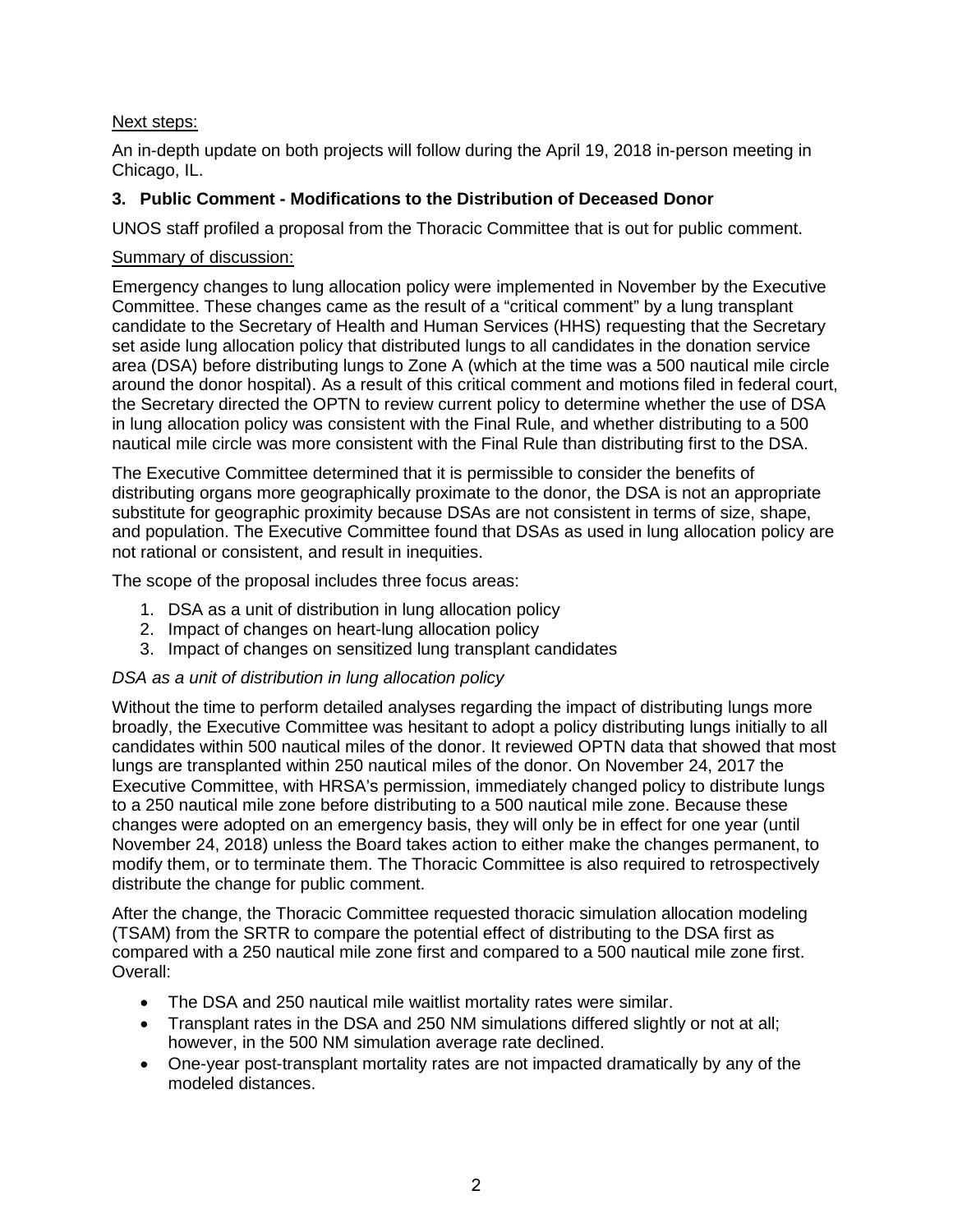## *Impact of changes on heart-lung allocation policy*

The removal of the DSA impacted other parts of lung policy, specifically heart-lung allocation. The approved heart-lung allocation policy explicitly mentions the DSA. It also heavily relies on the distances for sharing hearts and for sharing lungs to be equal, which is no longer the case with the 250 nautical mile sharing. And, putting aside the changes to geographic sharing, the approved heart-lung policy will still be difficult for OPOs to follow, because it inadvertently suggests that the OPO must skip over certain heart candidates. Given these complications, the Thoracic Committee looked at approved heart-policy to figure out how to clarify the intent and provide very precise language for OPOs to follow. In short, if the OPO follows the heart match, the heart will always pull the lungs. But, if an OPO follows the lung match, the lungs will pull the heart unless there is an urgent heart candidate within a certain geographical distance that needs the heart.

After reviewing available data, the Thoracic Committee proposed granting priority to heart or heart-lung candidates in heart classifications 1-4 for heart-lung offers prior to allocating heartlungs to lung or heart-lung candidates in lung classifications 1-12 for offers from adult donors. We also include a similar construct for allocation of heart-lungs from pediatric donors in the proposal.

#### *Impact of changes on sensitized lung transplant candidates*

The final problem is that current sensitization policy for lung candidates allows all transplant programs and the OPO in the DSA agree to allow the OPO to offer lungs out of sequence to a candidate they've agreed is highly sensitized. The removal of DSA-first sharing means that if this policy were to stay as written, not everyone with the potential to be "skipped" would have the opportunity to agree to it. The Committee considered multiple options, including:

- Allowing all parties within any area in which the candidate could be in zone A to agree,
- Allow for sensitized candidates to apply to the LRB for an exception, or
- Striking the policy altogether.

Ultimately, the Thoracic Committee decided to propose striking it altogether, because it is rarely, if ever used. UNOS staff closed by summarizing the questions the Thoracic Committee is seeking feedback on the following:

- Do you think 250 nautical miles from the donor hospital is the ideal scheme for lung distribution and should become permanent policy?
- Are the proposed changes to heart-lung allocation policy clear?
- Which of the options the Committee considered for sensitized candidates do you prefer?
	- o Removing the policy altogether (proposed)
	- o Allowing application to the LRB
	- $\circ$  Allowing all parties within any area in which the candidate could be in zone A to agree
	- o Other

The Chair thanked UNOS staff for the presentation, and opened the floor for discussion. Several members offered feedback on the proposal, including:

• The 250 mile distance does not pose a challenge for pediatric lung transplantation. Pediatric lung transplant programs routinely travel farther distances for lung procurements. One member verbalized that a 250 mile zone for lung transplant programs in coastal areas do not have the same population density as those lung transplant programs that have land within the entire 250 mile zone. Population density may be a more appropriate scheme in organ allocation, rather than a concentric circle.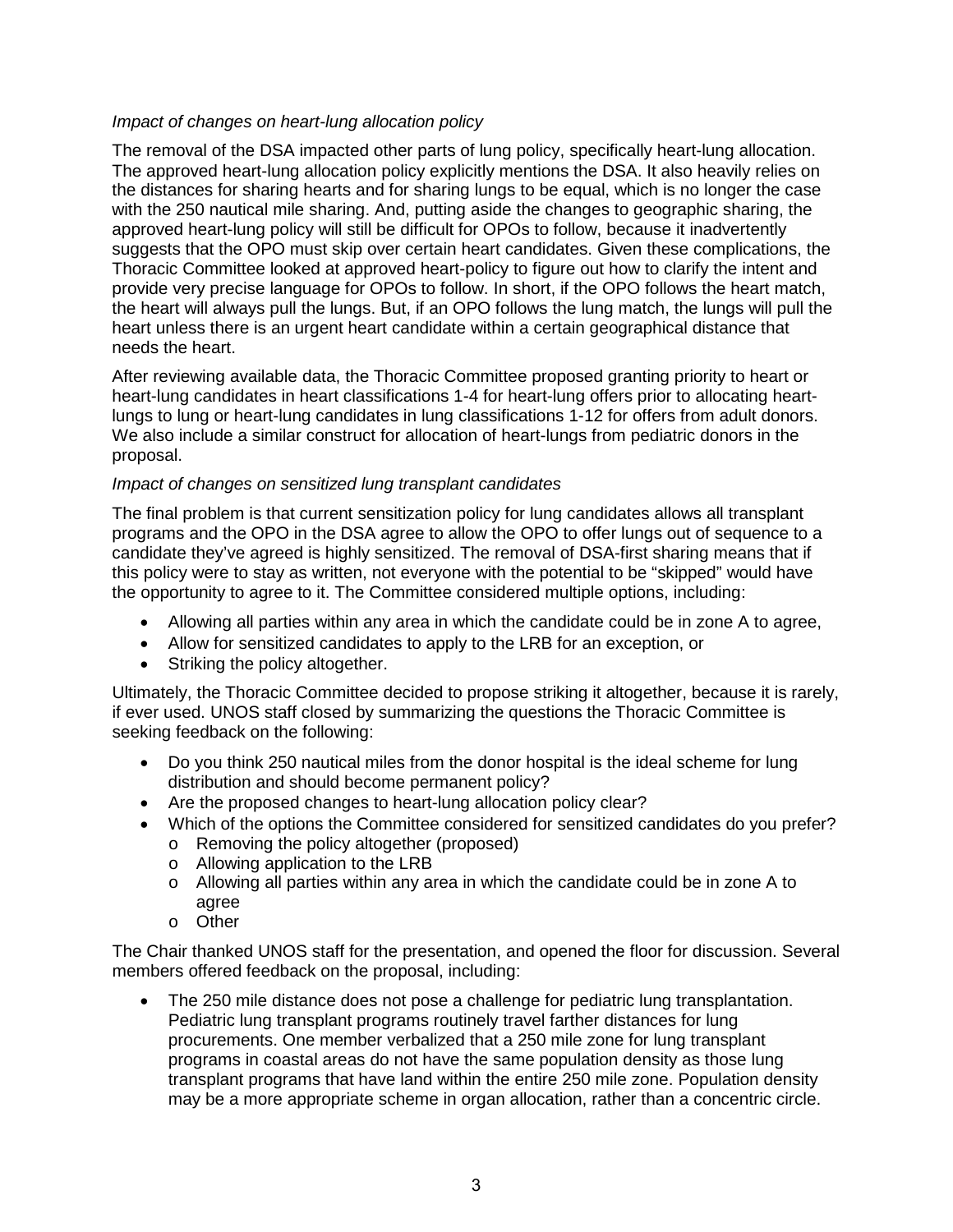- The volume of pediatric heart/lung transplants performed annually is low. [Based on OPTN data there were only 2 pediatric heart-lung transplants performed over a two year period, 2016-2017] The proposed changes are clear, and pediatric heart/lung candidates do not appear to be disadvantaged by the proposal.
- General agreement with the approach to remove the policy language for highly sensitized lung candidates. One member noted that an alternative could include some role for the review boards for highly sensitized candidates.
- The Committee recommends inclusion of the following metric for post-implementation monitoring:
	- o Number of pediatric lung transplants performed involving donors > 18 years old.

### Next steps:

UNOS staff will prepare a draft response and share with the Chair and Vice Chair. Once approved, the response will be posted on the OPTN website.

### **4. Public Comment - Clarify Informed Consent of Transmittable Conditions**

The Vice-Chair of the Ad-hoc Disease Transmission Advisory Committee (DTAC) profiled a proposal that is out for public comment.

#### Summary of discussion:

The OPTN/UNOS Membership and Professional Standards Committee (MPSC) sent a memo to the DTAC asking for clarification on OPTN Policy 15.3 (Informed Consent of Transmissible Disease Risk). The MPSC expressed concerns that a broad interpretation of current policy implies the need to get individual consent for any and every positive result including Epstein Barr Virus (EBV) and Cytomegalovirus (CMV) results or positive donor cultures. Implementing that in practice might not be reasonable and cause an undue burden for programs. In addition, it is very difficult, if not impossible, to monitor and enforce. DTAC never intended for common organisms such as EBV and CMV to be broadly included as part of this policy and felt that some changes to the policy could help to remove the ambiguity.

The speaker shared the policy changes were the product of a work group with members from the American Society for Transplantation (AST) and the American Society for Transplant Surgeons (ASTS). The policy language was rearranged to emphasize the general discussion and education requirement of potential transplant candidates that occurs at the time of listing a candidate. The proposal also adds a clause to this general discussion at the time of wait listing to have transplant hospitals highlight that donor results can affect post-transplant care and management. The work group had deliberation to what recognized transmissible conditions should be included in policy. They concluded to tie the specific consent process to conditions that candidates are screened for in UNet $\text{SM}$  according to OPTN Policy 5.3.B (Infectious Disease Screening Criteria). DTAC feels the modifications proposed provides for a clear and enforceable policy as requested by MPSC.

The speaker noted this proposal is a minimum standard and transplant hospitals can do more based on their local practices. It should be noted that other informed consent requirements at transplant such as when using donor organs that from U.S. Public Health Service (PHS) increased risk donors do exist. The proposed policy would apply to recipients receiving organs from **all** donor types (living and deceased). The proposed policy is not intended to prescribe or modify how transplant programs obtain or document informed consent.

The speaker shared that conversations in the past several weeks with transplant colleagues noted incredible diversity of understanding and practices on the requirements of OPTN Policy 15.3. She then closed by thanking the Committee and asking two specific feedback questions.